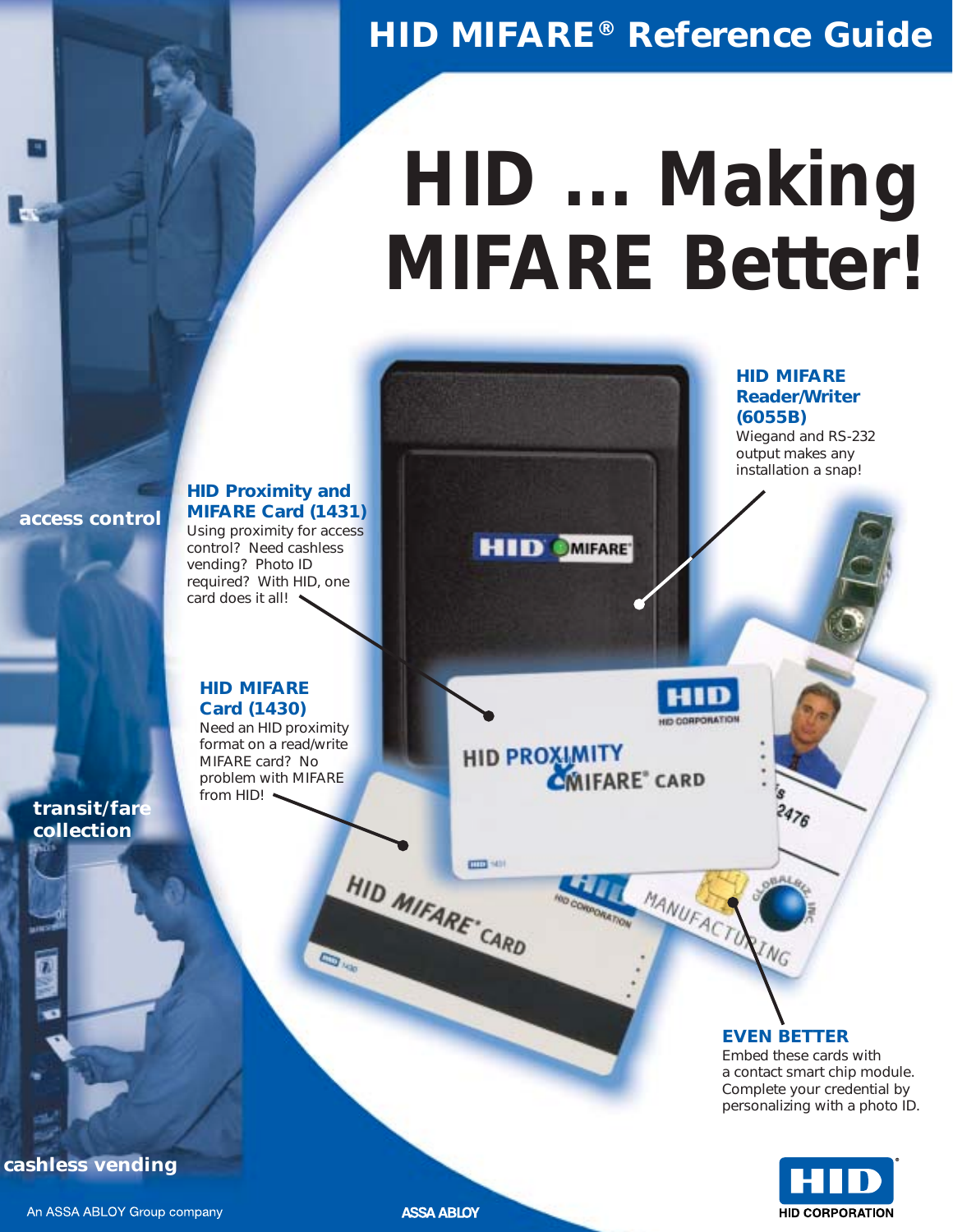# *HID MIFARE® PRODUCTS OVERVIEW*

### *What is MIFARE?*

MIFARE is a contactless memory card technology that operates at the 13.56 MHz operating frequency. Initially developed by Philips Electronics for use in the transit and cashless vending markets, MIFARE offers read/write capability in a contactless form factor. MIFARE provides a unique 32-bit serial number for each card. A short read range maintains the integrity of the read/write process required by transit and cashless vending applications.

# *Why choose HID MIFARE?*

To simplify use in access control applications, HID's MIFARE reader/writer offers a Wiegand output to support easy connection to standard access control systems. In addition, HID can program a standard HID proximity format into a sector of the MIFARE card. Use proximity or MIFARE and store just one record for each cardholder in the database. HID's technical leadership in RFID and multi-technology credentials allows you to experience the benefits of advanced card technology, while leveraging the capabilities of your current systems.

Are you currently using proximity or magnetic stripe based systems? If so, maximize the use of your proximity or magnetic stripe card by adding MIFARE contactless memory card technology for other applications. No matter what your needs are, HID can manufacture a custom multi-technology credential.

#### Features

- 13.56 MHz operating frequency provides highspeed, reliable communications with high data integrity.
- When used with the HID MIFARE reader/writer, the MIFARE card provides up to 1.5" (3.75 cm) read-range.
- Supports all HID proximity card formats, including Corporate 1000.
- Meets ISO standards for thickness; use with all direct image and thermal transfer printers.





#### **HID MIFARE Card (1430):**

showing MIFARE antenna and module (blue), optional magnetic stripe (gray), and optional contact smart chip module (gold). The vertical slot punch location is shown on the right.

#### **HID Proximity and MIFARE Card (1431):**

showing MIFARE antenna and module (blue), proximity antenna and module (red), and optional contact smart chip module (gold). The vertical slot punch location is shown on the right.

# *What can I use it for?*

Today, MIFARE technology is primarily used for e-purse applications such as vending, fare collection, transit, airline ticketing, prepaid metering, phone cards, and toll roads. Data applications include ID cards, university cards, loyalty programs, and medical information cards. MIFARE cards can manage up to 16 separate applications on just one card!

## *Proximity or MIFARE for access control?*

Both proximity (125 kHz) and MIFARE (13.56 MHz) use contactless technology. If you are currently using MIFARE for other applications, extend the use of your MIFARE card to include contactless access control. Use proximity for access control and other applications not requiring read/write capabilities. When you simply need to read the card serial number, proximity provides superior read-ranges, compatibility with most access control systems, and a larger selection of readers and cards. Overall, proximity is a lower cost contactless solution for access control. To learn more about the differences between proximity and MIFARE, download our white paper at: **www.HIDcorp.com/mifare.**

# HID MIFARE CREDENTIALS HID MIFARE READER/WRITER 6055B

Use the Wiegand output format to easily integrate the reader/writer into standard access control systems. For other applications, an integral RS-232 output allows for connection to PCs or dedicated microcontrollers. When combined with an HID MIFARE credential, you have a powerful multi-application solution.



### **Features**

- The HID MIFARE Reader/Writer has two communication ports:
	- 1) **Wiegand** for connection to standard access control panels.

2) **RS-232** for connection to PC's or dedicated microcontrollers.

The HID MIFARE Reader/Writer has two operational modes:

1) **Security** (outputs Wiegand data, also echoed on the RS-232 port).

- 2) **Transaction** (externally controlled via the RS-232 port).
- Potted electronics protect against harsh weather and vandalism.
- Easy installation with mounting on standard U.S. size single-gang electrical switchbox.
- ISO 14443 Type A compliant.

### DID YOU KNOW?

Learn more about HID's complete line of contactless reader and credential solutions in HID's Reference Guides.

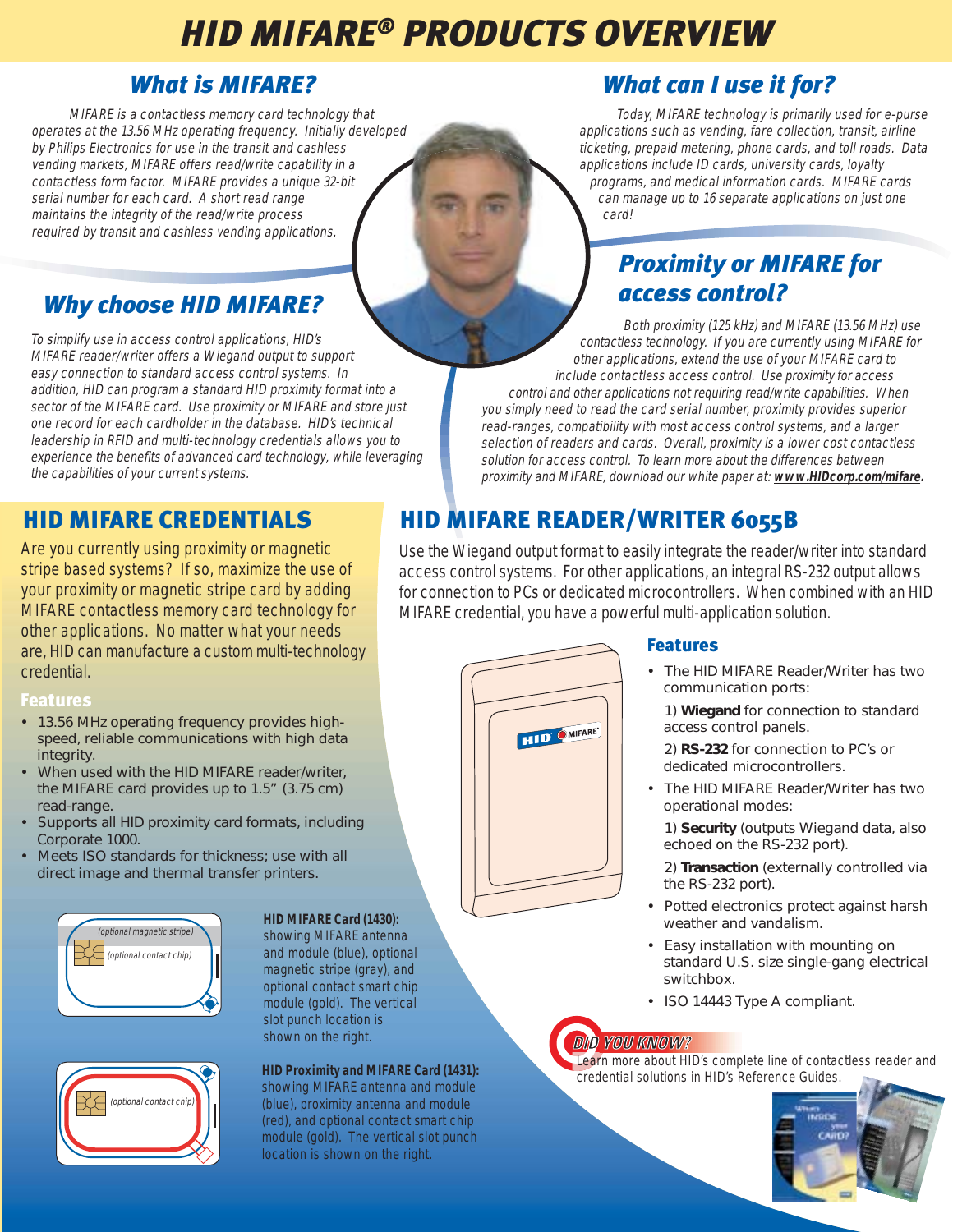# *PRODUCT SPECIFICATIONS AND FEATURES*

#### 6055B MIFARE Reader/Writer Features

**Mounting:** Mounts on a standard US single-gang electrical switchbox for easy installation. Mounts directly on metal with minimal impact on read range performance. Included 9' (2.7m) pigtail wiring simplifies installation.

**Audiovisual Indication:** A red LED flashes green and the beeper sounds when reader is presented with an HID MIFARE® card. The multicolored LED and beeper can also be controlled individually by the host system.

**Diagnostics:** On reader power-up, an internal self-test routine checks and verifies the setup configuration, determines the internal or external control of the LED and beeper, and initializes reader operation.

**Indoor/Outdoor design:** Sealed in a rugged, weatherized polycarbonate enclosure designed to withstand harsh environments, providing reliable performance and a high degree of vandal resistance.

**Easily interfaced:** The Wiegand output interfaces with all existing Wiegand protocol access control systems. In Security Mode, the RS-232 port echoes the Wiegand output, sending data in hexadecimal format. In Transaction Mode, the RS-232 port interfaces with personal computers or dedicated microcontrollers using bidirectional serial communications and the HID communications protocol.

#### **Card Compatibility:**

1430 HID MIFARE cards (HID-encoded MIFARE cards).

1431 HID Proximity and MIFARE Cards (dual technology: MIFARE and HID 125 kHz proximity).

Any MIFARE card using the Philips S50 Chip or equivalent (ISO 14443, Type A). If an existing card is secured with custom keys, user must know the key that secures the desired sector(s).

**Security:** 48-bit read and write keys are extremely secure. Unique key pairs may be defined for each sector. Readers and cards must have matching keys. All RF data transmission between the card and reader is encrypted.

**Warranty:** Warranted against defects in materials and workmanship for life from date of shipment. See complete warranty policy for details.

#### **Part Numbers**

Base Part Number: 6055B Wiegand and RS-232 Interface Description: Tri-state LED, Internal Beeper On Options:

· color: (gray, beige, black, white)

- · LED and beeper operation
- · card read mode
- · card serial number output mode
- · custom label

(Please see HID "How to Order Guide" for a specific description of the options and associated part numbers.)

#### 6055B MIFARE Reader/Writer Specifications

**Typical maximum\* read range:** 1.5" (3.75 cm) \*Dependent on local installation conditions. **Dimensions:** 4.70" x 3.00" x 0.68" (11.9 x 7.6 x 1.7 cm) **Material:** Polycarbonate UL 94 **Power supply:** Voltage: 9-14 VDC (16 VDC maximum) **Current:** 100mA @ 12 VDC. Linear power supply recommended. **Operating temperature:** -22° to 150° F (-30° to 65° C) **Operating humidity:** 0-95% relative humidity non-condensing **Weight:** 3.3 oz. (94 gm) **Transmit frequency:** 13.56 MHz **Certifications:** UL 294/cUL, FCC Certification- United States, Canada Certification, CE Mark- Europe, Australia C-Tick, New Zealand EMC

**Termination:** 9' (2.7m) pigtail **Cable distance:**

Wiegand interface: 500 feet (150 m) RS-232 interface: 50 feet (15 m) Recommended cable is ALPHA 1299 C (22 AWG) 9 conductor minimum stranded with overall shield or equivalent. Additional conductors may be required for connection of all outputs.

#### HID MIFARE Card - 1430

#### HID Proximity and MIFARE Card - 1431

**Read/Write Functionality for MIFARE Multifunctional Memory Applications:** Sixteen securely separated files (sectors), each protected by a set of two keys and programmable access conditions, allow complex applications and provide for future expansion. Each sector potentially represents a different application. Different keys can protect read/write operations in order to build key hierarchies in the system. Security mechanisms such as mutual authentication and encryption are efficiently combined with fast processing and data communication, resulting in transaction times of less than 100 milliseconds for a typical secure ticketing transaction.

**Proven, Reliable Technology:** Offers extremely consistent read range. Unaffected by body shielding or variable environmental conditions, even when close to keys and coins.

**Thin:** Can be carried with credit cards in a wallet or purse. Use with a strap and clip as a photo ID badge.

**Photo ID Compatible:** Print directly to the card with a direct image or thermal transfer printer. Slot punch vertically for easy use. Note that some printing processes can affect the thickness of the cards, taking them out of ISO 7816 compliance.

**Long Life:** Passive, no-battery design allows for an infinite number of reads of the permanent, unique 32-bit serial number.

**Durability:** Strong, flexible and resistant to cracking and breaking. **Options:**

- Magnetic stripe (standard is 3 track 4000 Oersted high coercivity); please consult factory in regard to magnetic stripe options on 1431.
- External card numbering (inkjet or laser engraving)
- Vertical slot punch
- Custom artwork (text or graphics)
- Gloss finish standard
- Contact smart chip module

(Please see HID "How to Order Guide" for a specific description of the options and associated part numbers.)

#### www.HIDCorp.com/mifare

#### 1430 and 1431 Card Specifications (13.56 MHz MIFARE module)

#### **Typical Maximum\* MIFARE Read Range**

Up to 1.5" (3.75 cm) with HID MIFARE reader; cards can achieve up to to 3.9" (10 cm) with other hardware, dependent on local installation conditions.

**RF Interface:** As suggested by ISO/IEC 14443, Type A **Transaction Time:** <100 ms typical **Baud Rate:** 106 Kbaud **Memory Size:** 1 Kbyte **Memory Type:** EEPROM, read/write **Multi-application Memory:** 16 sectors **Fixed Serial Number:** Unique, 32 bit **Write Endurance:** Min. 100,000 cycles **Data Retention:** 10 years **Format Range:** up to 84 bits, including HID Corporate 1000 **Card Dimensions:** 2.127" x 3.380" x 0.033" max. (5.40 x 8.57 x 0.081 cm) **Card Construction:** Thin, flexible polyvinyl chloride (PVC) laminate **Operating Temperature:** -13° to 158° F (-25° to 70° C) **Operating Humidity:** 5-95% (non condensing) **Weight:** 0.24 oz. (6.8 g) **Specification Compliance:** ISO 7810, ISO 7816, ISO 14443, Type A **Warranty:** Conditional one-year warranty. See complete warranty policy for details.

#### Additional 1431 Card Specifications

#### (125 kHz Proximity Module)

**Typical Maximum\* Proximity Read Range** MiniProx® reader-up to 5" (12.5 cm) ThinLine II® reader-up to 5" (12.5 cm) Prox80™ reader-up to 5" (12.5 cm) ProxPoint® Plus reader-up to 2.5" (6.25 cm) ProxPro® reader-up to 7" (17.5 cm) ProxPro® II reader-up to 8" (20 cm) MaxiProx® reader-up to 20" (50 cm) \*Dependent on local installation conditions.